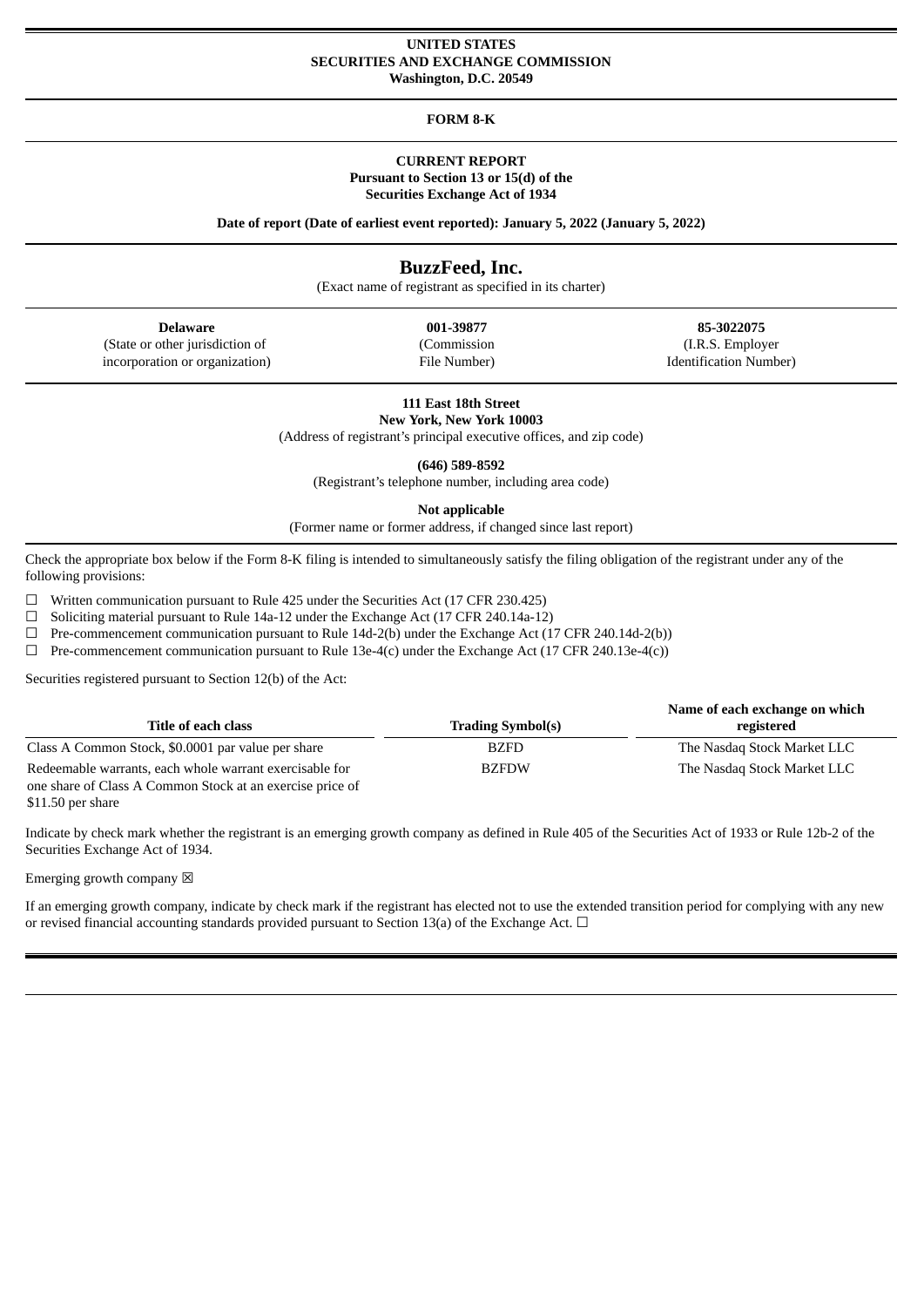### **Item 7.01. Regulation FD Disclosure.**

BuzzFeed, Inc. (the "Company") previously disclosed in its proxy statement/prospectus, dated November 10, 2021, that it was in discussions with Michael Del Nin to join the Company as its President. Instead, this week the Company expects to name a Chief Operating Officer of BuzzFeed, Inc., responsible for all revenue functions for the Company.

The information contained in this Item 7.01 shall not be deemed filed for purposes of Section 18 of the Securities Exchange Act of 1934, as amended (the "Exchange Act"), or incorporated by reference in any filing under the Exchange Act or the Securities Act of 1933, as amended, except as shall be expressly set forth by specific reference in such filing.